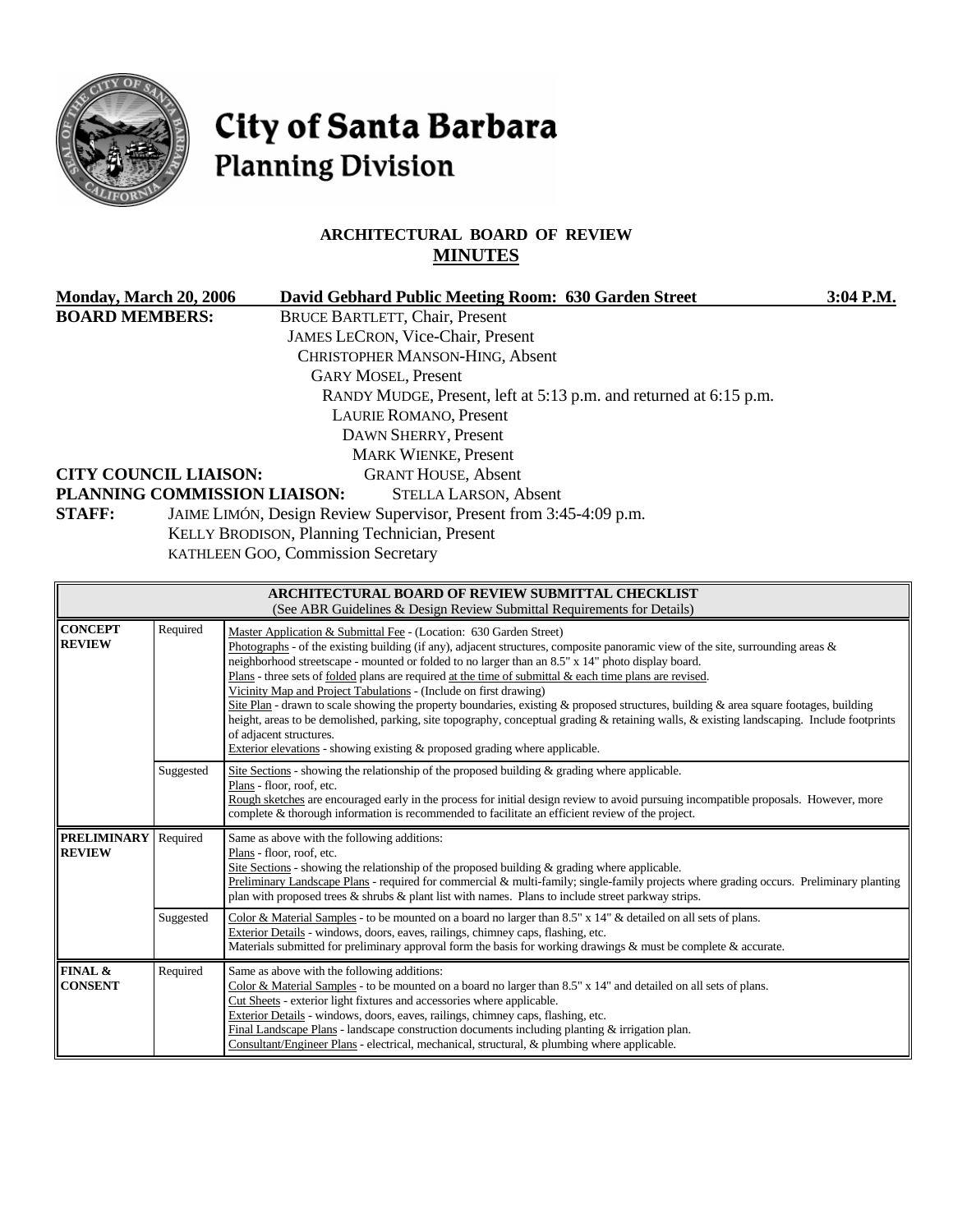#### **PLEASE BE ADVISED**

- The approximate time the project will be reviewed is listed to the left of each item. It is suggested that applicants arrive 15 minutes early. The agenda schedule is subject to change as cancellations occur. Staff will notify applicants of time changes.
- The applicant's presence is required. If an applicant is not present, the item will be postponed indefinitely. If an applicant cancels or postpones an item without providing advance notice, the item will be postponed indefinitely and will not be placed on the following Architectural Board of Review (ABR) agenda. In order to reschedule the item for review, a rescheduling fee will be paid and the applicant must fill out and file a Supplemental Application Form at 630 Garden Street (Community Development Department) in addition to submitting appropriate plans.
- All approvals made by the ABR are based on compliance with Municipal Code Chapter 22.68 and with adopted ABR guidelines. Some agenda items have received a mailed notice and are subject to a public hearing.
- The ABR may grant an approval for any project scheduled on the agenda if sufficient information has been provided and no other discretionary review is required. Substitution of plans is not allowed, if revised plans differing from the submittal sets are brought to the meeting, motions for preliminary or final approval will be contingent upon staff review for code compliance.
- The Board may refer items to the Consent Calendar for Preliminary and Final Architectural Board of Review approval.
- Preliminary and Final Architectural Board of Review approval is valid for one year from the date of the approval unless a time extension or Building Permit has been granted.
- **Items before the Board may be appealed to the City Council. For further information on appeals, contact the Planning Division Staff or the City Clerk's office. Said appeal must be in writing and must be filed with the City Clerk at City Hall within ten (10) calendar days of the meeting at which the Board took action or rendered its decision. The scope of this project may be modified under further review.**
- **AMERICANS WITH DISABILITIES ACT:** In compliance with the Americans with Disabilities Act, if you need special assistance to participate in this meeting, please contact the Planning Division at (805) 564-5470. Notification at least 48 hours prior to the meeting will enable the City to make reasonable arrangements.
- **AGENDAS, MINUTES and REPORTS**: Copies of all documents relating to agenda items are available for review at 630 Garden St. and agendas and minutes are posted online at [www.SantaBarbaraCa.gov](http://www.santabarbaraca.gov/) If you have any questions or wish to review the plans, please contact Kelly Brodison, at (805) 564-5470 between the hours of 8:30 a.m. to noon and 1:00 p.m. to 4:00 p.m., Monday through Friday.

# **LICENSING ADVISORY:**

The Business and Professions Code of the State of California and the Municipal Code of the City of Santa Barbara restrict preparation of plans for certain project types to licensed professionals. Applicants are encouraged to consult with Building and Safety Staff or Planning Staff to verify requirements for their specific projects.

Unlicensed persons are limited to the preparation of plans for:

- $\triangleright$  Single or multiple family dwellings not to exceed four (4) units per lot, of wood frame construction, and not more than two stories and basement in height;
- ¾ Non-structural changes to storefronts; and,
- $\blacktriangleright$  Landscaping for single-family dwellings, or projects consisting solely of landscaping of not more than 5,000 square feet.

# **NOTICE:**

- 1. That on March 16, 2006 at 4:00 p.m., this Agenda was duly posted on the indoor and outdoor bulletin boards at the Community Development Department, 630 Garden Street, and online at www.SantaBarbaraCa.gov.
- 2. This regular meeting of the Architectural Board of Review will be broadcast live and rebroadcast in its entirety on Wednesday at 8:00 a.m. on Channel 18.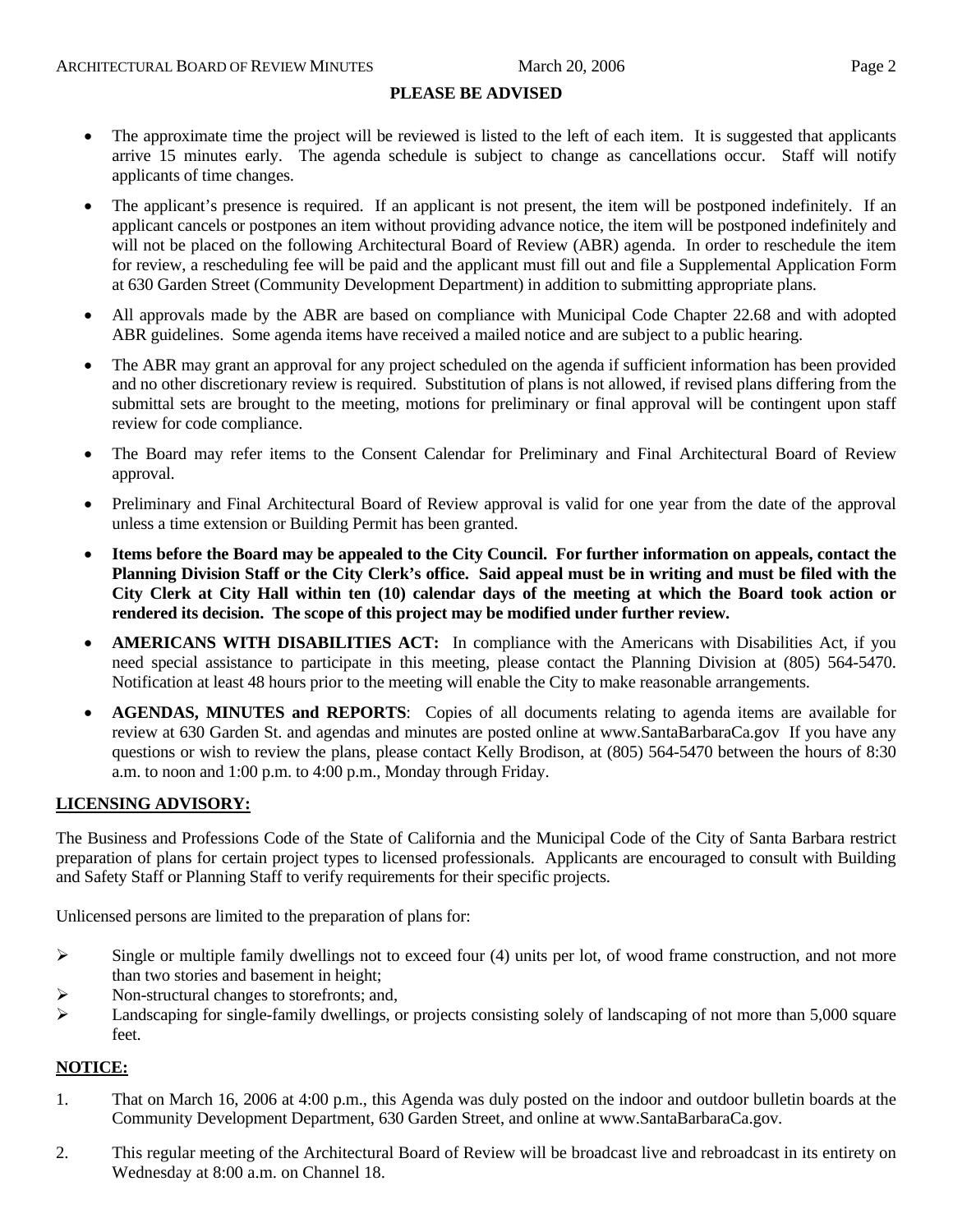# **GENERAL BUSINESS:**

A. Public Comment:

Any member of the public may address the Architectural Board of Review for up to two minutes on any subject within their jurisdiction that is not scheduled for a public discussion before the Board on that day. The total time for this item is ten minutes. (Public comment for items scheduled on today's agenda will be taken at the time the item is heard.)

No public comment.

B. Approval of the minutes of the Architectural Board of Review meeting of March 13, 2006.

Motion: Approval of the minutes of the Architectural Board of Review meeting of March 13 2006, with corrections.

- Action: Mudge/Sherry, 6/0/1 (Board member LeCron abstained).
- C. Consent Calendar.

Motion: Ratify the Consent Calendar. The Consent Calendar was reviewed by Board member Le Cron Action: Wienke/Mudge,  $7/0/0$ .

- D. Announcements, requests by applicants for continuances and withdrawals, future agenda items, and appeals.
	- 1. Ms. Brodison announced the following change to the agenda. Board member Manson-Hing will be absent from today's meeting.
	- 2. The Board made the following announcements:
		- a) Board member Mosel will be absent for the next March 27, 2006, Board meeting.
		- b) Board member Le Cron will be absent from the next two Board meetings, March 27, 2006, and April 3, 2006.
		- c) Chair Bartlett will be stepping down from Items #2, 1102 East Canon Perdido Street, and Item #9, 1301 Las Alturas Street.
		- d) Chair Bartlett will also be absent from the next March 27, 2006, Board meeting, and therefore the Acting Chair will be either Board member Wienke or Manson-Hing.
		- e) Board member Sherry will be stepping down Item #4, 22 East Montecito Street.
- E. Subcommittee Reports.

Chair Bartlett reported that he attended the 30<sup>th</sup> and final Neighborhood Preservation Ordinance (NPO) Steering Committee *Ad hoc* Subcommittee again on Friday, March 17, 2006, which was the culmination of a year and a half effort to finalize the guidelines prior to going City Council. The final results are a three-year review period to test results, and the NPO Steering Committee is recommending ordinance standards for small lots under 7500 square feet with FAR limits, and guidelines for lots over 7500 square feet. One final meeting is scheduled for Wednesday, April 12, 2006, to review findings for modification and variance standards for unique projects over the set standards.

F. Possible Ordinance Violations.

No reported violations.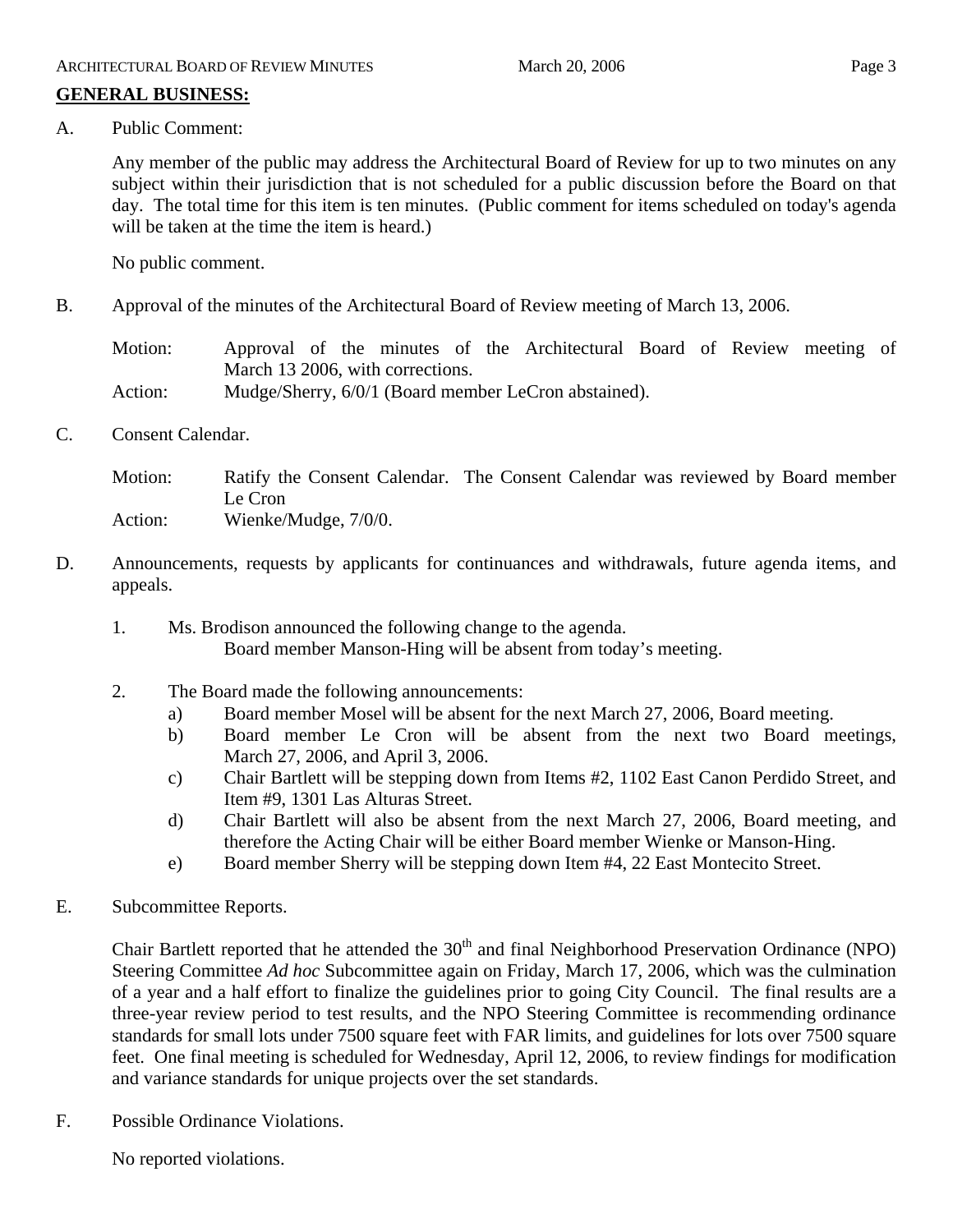# **CONCEPT REVIEW - NEW ITEM**

#### **1. 400 BLK CORONEL ST**

 Assessor's Parcel Number: 037-270-0RW Application Number: MST2006-00135 Applicant: Heather Diez Owner: City of Santa Barbara Landscape Architect: Van Atta & Associates

(Proposal for public improvements in the 400 Block of Coronel Street including landscaping, construction of two one-way bike paths and a sidewalk.)

# **(ACTION MAY BE TAKEN IF SUFFICIENT INFORMATION IS RECEIVED.)**

#### (3:35)

Heather Diaz, Applicant; Susan Van Atta, Landscape Architect; and Cornelius Murphy, Designer, present.

Motion: Preliminary Approval and continued indefinitely to the Consent Calendar with the following comments: 1) The Board finds the project a definite enhancement to the neighborhood and improves certain parking and loitering concerns within the area. 2) The Board recommends a two-way bicycle lane with wider paving as a safer alternative to the proposed one-way paired bicycle lanes. 3) The separate pedestrian path is well located, and the design is enhanced with the proposed painting, although the Board will be seeking more information on the painted surface to ensure it is pedestrian safe. 4) The proposed landscape palette is acceptable, although the Board recommends additional trailing vines be used to camouflage the existing retaining wall condition. 5) The Board understands the drainage to the proposed drainage swale will be accomplished under sidewalk and through pipe drains. 6) Existing lighting will remain, and any additional augmented lighting shall be done per the new City lighting standards. The applicant shall provide the Board with cut sheets when the project returns. 7) The Board looks forward to resolution of the final paving surface issue, whether it is existing asphalt or new paving based on the economic and existing conditions.

Action: LeCron/Weinke, 7/0/0 (Manson Hing absent).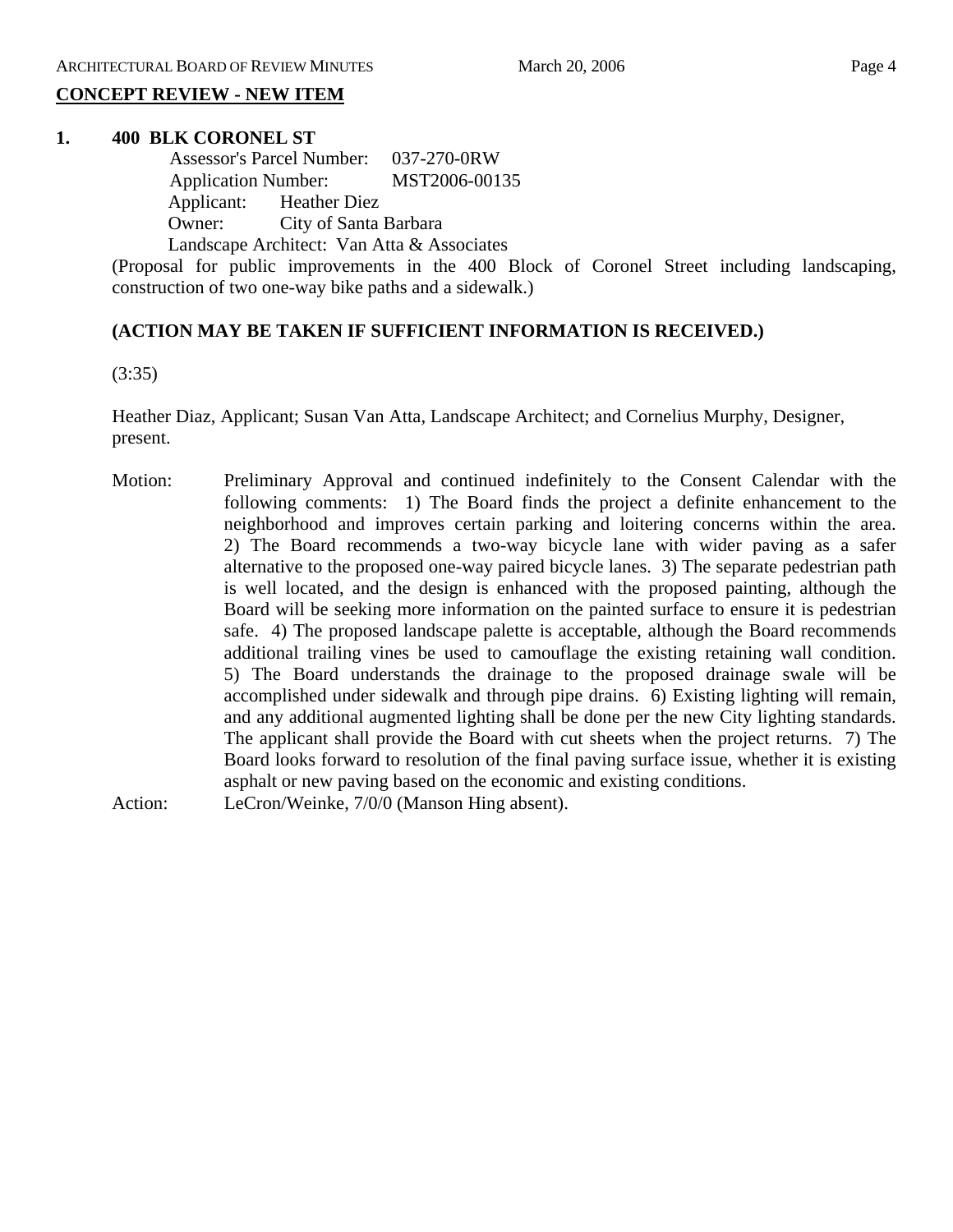# **CONCEPT REVIEW - CONTINUED ITEM**

#### **2. 1102 E CANON PERDIDO ST** R-2 Zone

|                            | <b>Assessor's Parcel Number:</b> | 031-060-001                          |
|----------------------------|----------------------------------|--------------------------------------|
| <b>Application Number:</b> |                                  | MST2005-00140                        |
| Engineer:                  | Penfield and Smith               |                                      |
| Owner:                     |                                  | Gregory R. Tice & Deborah J. Revocab |
| Architect:                 | Thomas Hashbarger                |                                      |

(Proposal to subdivide a residential lot to result in Lot 1 containing an existing two-story single-family residence and the creation of a one-lot subdivision for two new condominiums on Lot 2. The two new detached condominiums will consist of one two-story 2,167 square foot unit with an attached 425 square foot garage, and one three-story 2,588 square foot unit with an attached 400 square foot garage. The proposal includes demolition of the existing house on Lot 2.)

#### **(Second Concept Review)**

# **(COMMENTS ONLY; PROJECT REQUIRES ENVIRONMENTAL ASSESSMENT AND STAFF HEARING OFFICER APPROVAL FOR A TENTATIVE SUBDIVISION MAP.)**

(4:10)

Thomas Hashbarger, Architect, present.

Public comment opened at 4:17 p.m.

Emailed comments by Mr. Christopher Bell, neighbor, were read into the minutes by Board member LeCron. Mr. Bell expressed concern regarding compatibility issues, and opposed allowing three-story single-family residences in the area.

Ms. Carol Smanotto, neighbor, expressed concern regarding the project adversely affecting the neighborhood and creek.

Board member LeCron redirected the public's concerns regarding drainage, impacts, and other general condominium issues toward the Planning Commission, and that only aesthetics concerns should be addressed toward the ABR at this time.

Mr. Grady Williams, neighbor, expressed concern regarding the introduction of multi-family dwellings in the Riviera area setting a precedent and affecting the aesthetics in what is primarily a single-family residential neighborhood.

Mr. Mark Trueblood, neighbor next door to the project, expressed concern regarding traffic impacts entering and exiting the project, parking restrictions in the easement, and that the mass, scale, and bulk of the project will impact the aesthetic views of the ocean from his house and other homes in the area.

Public comment closed at 4:31 p.m.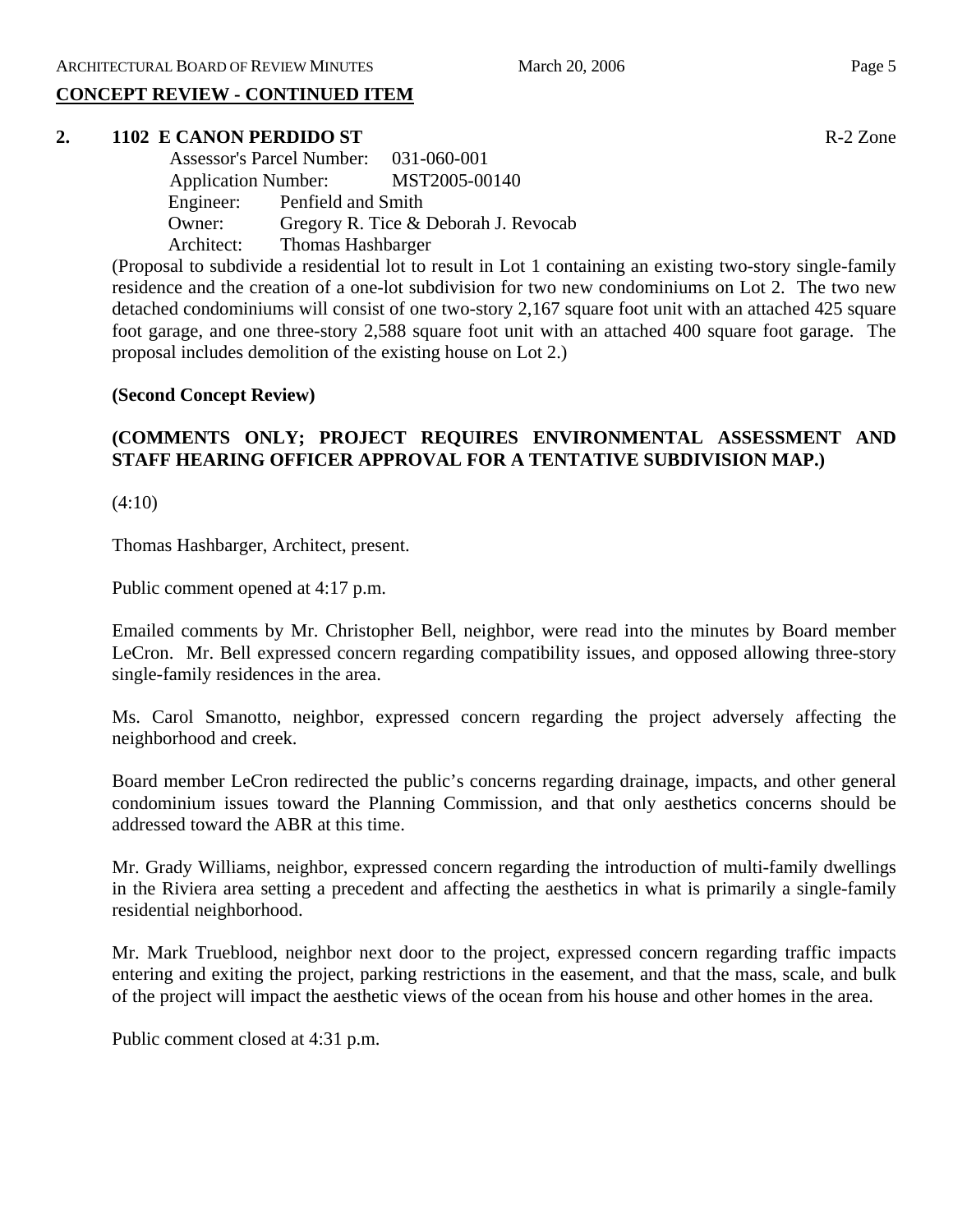#### ARCHITECTURAL BOARD OF REVIEW MINUTES March 20, 2006 March 20, 2006

Motion: Continued indefinitely to the Planning Commission with the following comments: (previous comments #1, #2, #3, & #4 carried forward\*) 1) The Board appreciates the quality of architecture and the presentation.\* 2) Most of the Board is in favor of the modern style of the architecture;\* however, one Board member feels that the architecture is not in keeping with the neighborhood. 3) The applicant is to provide photo documentation of how the view would be impacted from the uphill neighbor,\* and work with the uphill neighbor to provide the Board with panoramic view photos at eye level with story poles. 4) The applicant is to provide an accurate survey of the roof heights of the existing home to be demolished in terms of elevation and the finished floors of the immediate uphill neighbor.\* 5) Most of the Board feels the entries to the condominiums are well delineated because the project is designed as two separate single-family residences. 6) The enhanced paving and narrowing of the driveway works to help delineate those entries and clarify the entrances to the two structures. 7) The size, bulk, and scale is acceptable as the project offers smaller footprints than several of the adjacent residences. 8) Study the chimney element on Unit A to be better integrated with the architecture. 9) The plate heights on the finished floors should be called out on the sections. 10) The additional step planter utilized to further screen the basement area of Unit A is acceptable. 11) Further documentation and study is requested on all the impacted trees, especially on the oak tree on the downhill side of Unit B, and should include accurate delineations of the drip lines. 12) The Board suggests that Unit A be pushed further back from the property line toward Unit B in order to make room for an entry stoop for Unit A and provide an additional landscape buffer along the easement driveway. 13) Removal of the existing garage enhances the public area and views perception of the project.

Action: Sherry/Wienke, 5/1/0 (Manson Hing absent, Chair Bartlett stepped down, Mosel opposed).

# **FINAL REVIEW**

#### **3. 260 EUCALYPTUS HILL DR** A-2 Zone

 Assessor's Parcel Number: 015-050-012 Application Number: MST2005-00707 Owner: David and Marily Wenner Designer: Sophie Calvin

(Proposal for minor alterations to doors and windows, as-built additions to the decks on the accessory structure, an as-built patio enclosure and as-built windows. The project also includes the conversion of an existing 1,370 square foot accessory structure and attached 2,465 square foot seven-car garage into a 3,010 square foot single-family residence with an attached 825 square foot four-car garage. There is an existing 5,166 square foot single-family residence located on a 3.5 acre lot in the Hillside Design District. The project requires Planning Commission approval of a Performance Standard Permit (PSP) for an additional dwelling unit and Neighborhood Preservation Ordinance (NPO) findings for more than 6,500 square feet of development.)

#### **(PROJECT REQUIRES COMPLIANCE WITH PLANNING COMMISSION RESOLUTION NO. 008-06.)**

(5:03)

Sophie Calvin, Designer, present.

- Motion: Final Approval with the condition that the oak tree protection notes be added to the site plans.
- Action: LeCron/Sherry, 7/0/0 (Manson Hing absent).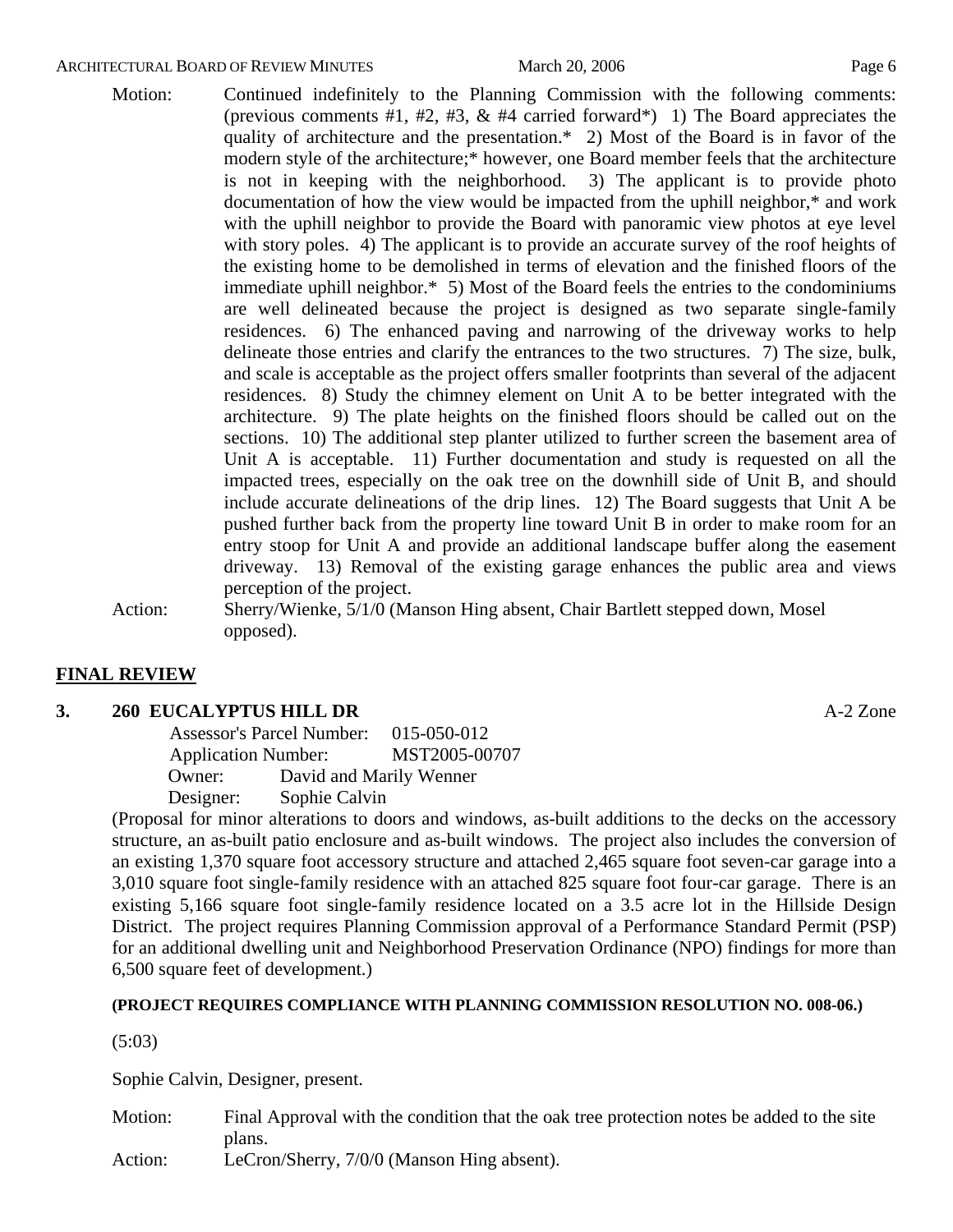# **CONCEPT REVIEW - NEW ITEM: PUBLIC HEARING**

# **4. 22 E MONTECITO ST** OC/HRC-2/SD-3 Zone

 Assessor's Parcel Number: 033-052-019 Application Number: MST2006-00107 Applicant: Bankers Mortgage Realty Company Applicant: David Tabor

(Proposal to construct a three-story, 25,822 square foot, 49 room hotel including a café, manager's unit, and 28 covered and 16 uncovered parking spaces. The project includes demolition of an existing 4,017 square foot building. The project site consists of two parcels. A modification is requested to provide 44 parking spaces rather than the required 50 spaces. Additional non-residential square footage is needed; therefore, a transfer of development rights will be pursued.)

# **(COMMENTS ONLY; PROJECT REQUIRES ENVIRONMENTAL ASSESSMENT AND PLANNING COMMISSION APPROVAL FOR A COASTAL DEVELOPMENT PERMIT, DEVELOPMENT PLAN, AND A MODIFICATION.)**

(5:13)

David Tabor, Applicant; Dawn Sherry, Architect; and Justin Urban, representative for the applicant, present.

Public comment opened at 5:26 p.m.

Mark and Jill Davis, neighbors, expressed concern regarding off-street parking impacts upon the neighborhood and business district in the area and would prefer additional parking for this project. Other than parking and the large size of the project, Mr. Davis expressed general favor for the project.

Public comment closed at 5:32 p.m.

Motion: Continued indefinitely to Full Board with the following comments: 1) The Board finds the hotel concept and location on the site is advantageous with the hotel entry having good solar orientation facing southwest with minimal freeway noise. 2) The early mission revival style of the architecture is acceptable. 3) The tower element which helps to identify the entry location is acceptable, but the Board suggests it could be slighter taller so it isn't obscured by the building's mass as viewed from the freeway. 4) The Board is concerned with the north façade being directly on the property line, and would like to see further exploration to either pull the building back or relieve the building to help solve vehicular exit site lines from the parking garage and to provide opportunities for landscaping both at the building face and for potential street trees along Montecito Street. 5) One Board member would request the use of interior corridors to privatize the balcony experience as opposed to the exterior exit balconies . 6) The Board looks forward to increased landscape opportunities where possible to soften the façades, especially in close proximity to property lines or other buildings.

Action: Wienke/Romano, 5/0/0 (Manson Hing and Mudge absent, Sherry stepped down).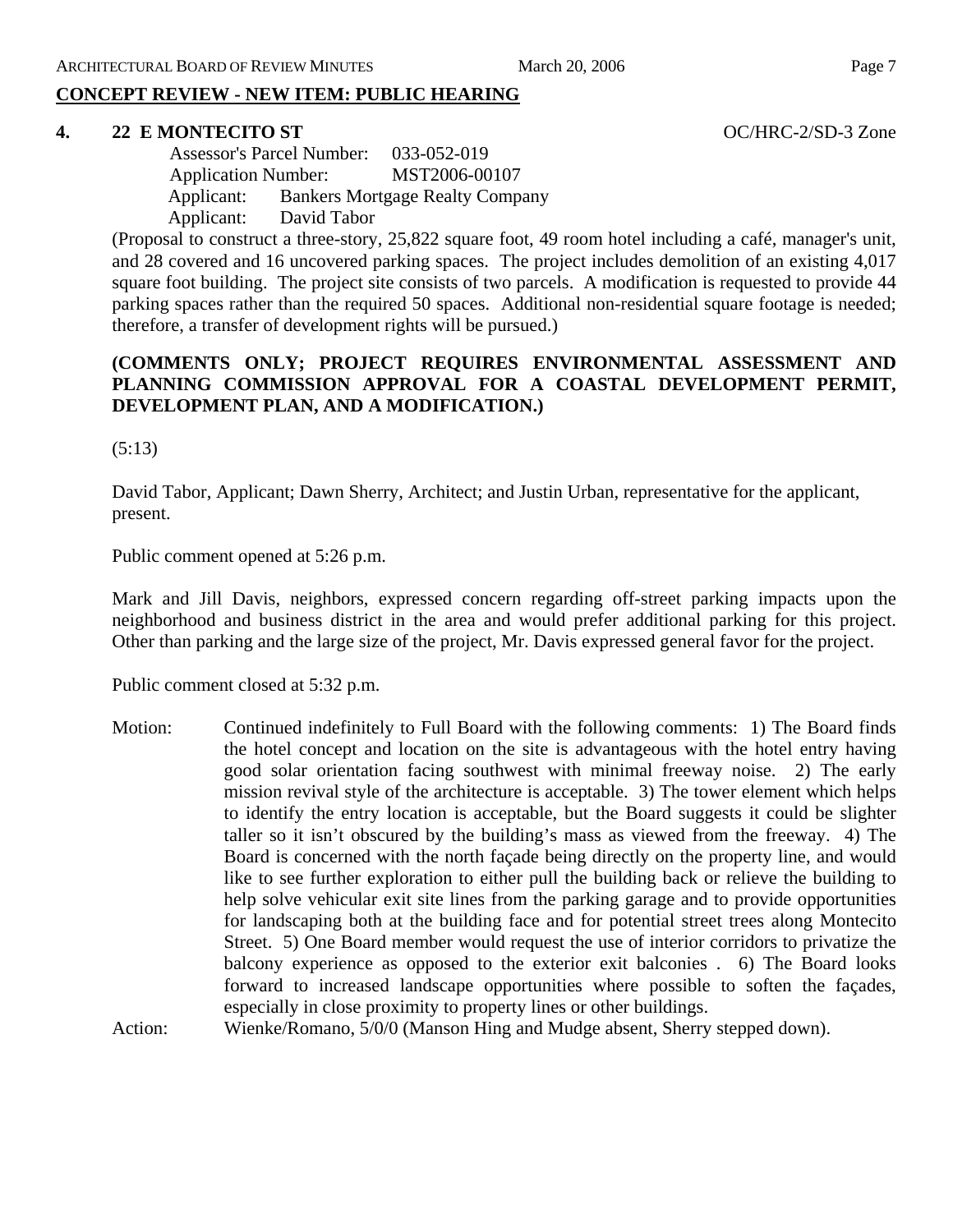# **CONCEPT REVIEW - CONTINUED ITEM**

# **5. 420 W GUTIERREZ ST** R-4 Zone

 Assessor's Parcel Number: 037-191-007 Application Number: MST2004-00007 Owner: Stephen F. Leroy Trust Agent: Molly Murphy

(This is a revised project. Proposal to convert an existing 3,196 square foot, three unit, two-story apartment building with an attached 791 square foot garage to three condominiums. A small addition of 385 square feet and one new covered parking space are proposed. The existing trash enclosure is proposed to be relocated out of the front yard setback.)

# **(Fifth Concept Review.)**

# **(COMMENTS ONLY; PROJECT REQUIRES ENVIRONMENTAL ASSESSMENT, PLANNING COMMISSION APPROVAL FOR A CONDOMINIUM CONVERSION AND A TENTATIVE SUBDIVISION MAP.)**

(5:54)

Stephen F. Leroy, Owner; and Laurie Hanson, Designer, present.

- Motion: Continued indefinitely to the Planning Commission with the following comments: 1) The project has definitely improved by solving the previous parking problems, resolved some existing non-conforming conditions on the rear setback, and now possesses the desired two separate driveway entrances to illuminate the expansive current condition of almost all paving. 2) The identifiable entries are a definite enhancement and obvious from the street, but there is an opportunity to enhance the porch elements, especially at Unit A and at the second floor entry porch above the garages at Unit B. 3) The proposed gable end treatments at the front elevation, with the added-on truss elements, are not successful as they over emphasize the building forms. Study individual roof elements over the second-floor windows with supporting brackets and posts that tie into the architecture below to add more charm. 4) The Board requires integration of high quality garage doors, preferably with some top fenestration. 5) There continues to be alignment issues with the driveways and curb cuts, and the applicant shall verify the existing curb cuts locations prior to going to the Planning Commission. 6) The Board requests additional landscaping, especially vine pockets and shrubbery placement adjacent to the entry areas and street façades.
- Action: Mosel/Sherry, 6/0/1 (Manson Hing absent, Mudge abstained).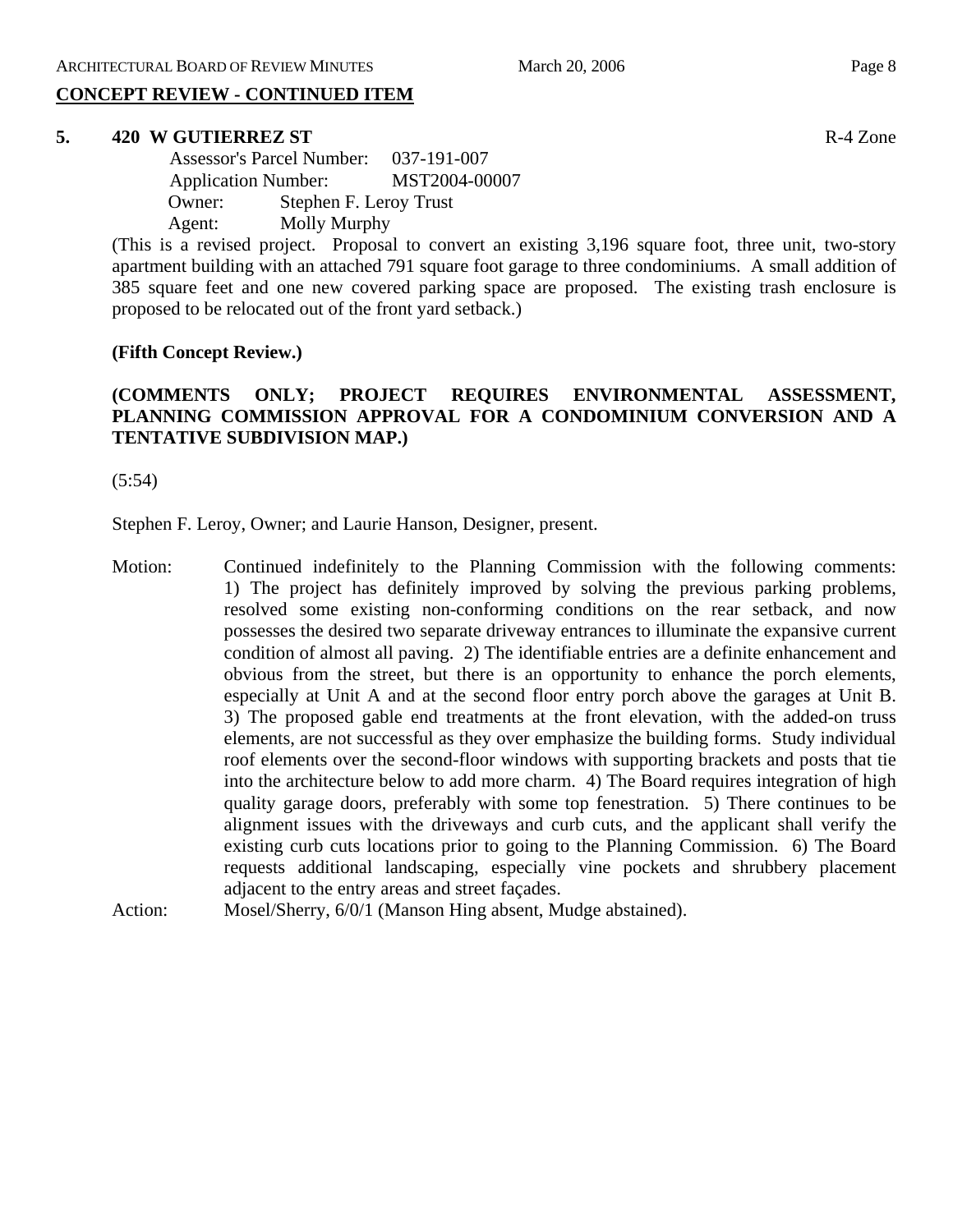# **CONCEPT REVIEW - NEW ITEM: PUBLIC HEARING**

#### **6. 1501 SAN ANDRES ST** C-P/R-2 Zone

 Assessor's Parcel Number: 043-244-015 Application Number: MST2005-00836 Owner: Krieg Family Trust Applicant: Dino Putrino

(Proposal to install a Verizon Wireless communication facility consisting of six antennas enclosed by architectural screening measuring 8 feet tall by 4 feet wide on the roof of the existing building and construct a 408 square foot enclosure on the rear of the building to screen additional radio equipment.)

# **(COMMENTS ONLY; PROJECT REQUIRES ENVIRONMENTAL ASSESSMENT AND FINDINGS FOR MINIMAL VISUAL IMPACTS.)**

(6:26)

Leah Emerson, Agent for the Applicant, present.

Public comment opened at 6:34 p.m.

Ms. Amy Ramos, neighbor, made a request for the second additional story of the project be added toward the rear of the building, and expressed concern that the additional 408 square feet structure would impact the driveway and the area presently utilized for storage.

Public comment closed at 6:36 p.m.

- Motion: Preliminary Approval and continued one week to the Consent Calendar with the following comments: 1) The proposed antennae enclosure location central to the building is the most advantageous and least obvious position. 2) The visual effect of the antennae enclosure should be minimized by reducing the decorative trim element and painting the antennae enclosure to match the building wall mass. 3) The equipment enclosure at rear of the building is well conceived since it hides the equipment from the market and the new equipment for the cell tower within the parapet area. 4) The ladder to upper roof shall be painted to match the structure. 5) The Board expects the new electrical service as indicated on Sheet A1.2 shall run under ground as opposed to the overhead notation on the site plan. 6) The Board reserves judgment on the proposed replacement of canopy roof at the roof well until the applicant can present photos for review of the existing condition that is being replicated.
- Action: Wienke/LeCron, 7/0/0 (Manson Hing absent).

#### **\*\*\*\*\*\*\*\*\*\*\*\*\*\*\*\*\*\*\* THE BOARD RECESSED FROM 6:49 P.M. UNTIL 7:18 P.M. \*\*\*\*\*\*\*\*\*\*\*\*\*\*\***

| (7:18)  |                                                                                            |
|---------|--------------------------------------------------------------------------------------------|
| Motion: | To re-open Item #6, 1501 San Andres Street, and declare minimal visual impacts findings    |
|         | with the exception of the shed on the project, which the Board is reserving judgment until |
|         | photos can be provided by the applicant for review.                                        |
| Action: | Wienke/LeCron, 7/0/0 (Manson Hing absent).                                                 |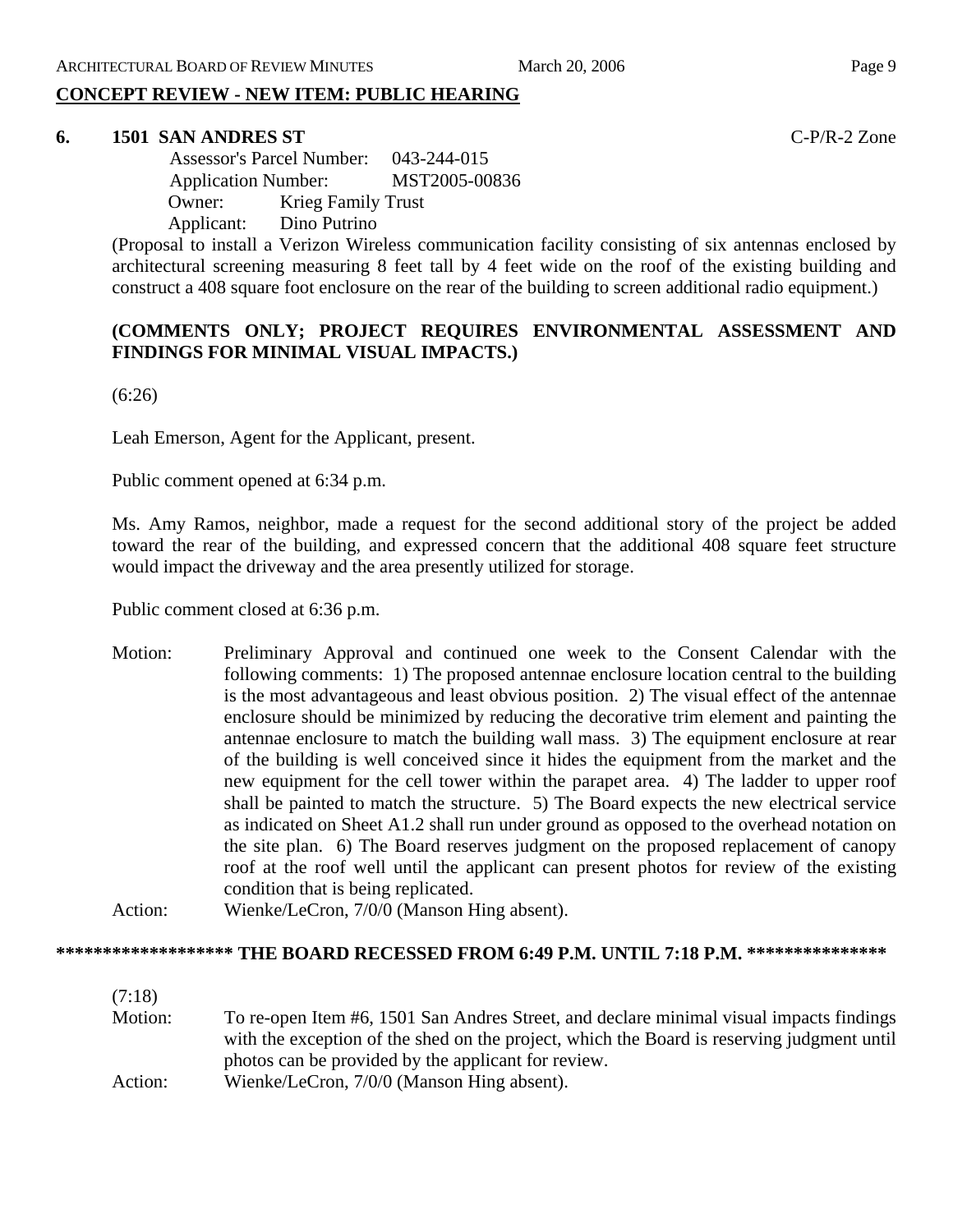# **CONCEPT REVIEW - CONTINUED ITEM**

#### **7. 1201 BLANCHARD ST** R-2 Zone

 Assessor's Parcel Number: 031-322-018 Application Number: MST2005-00659 Owner: Odilia V. Sanchez Applicant: Jose Esparza

(Proposal to demolish an existing 326 square foot garage and construct a two-story 1,052 square foot structure which will include a 578 square foot accessory dwelling unit above a 413 square foot, two-car garage with 61 square feet of storage on a 5,172 square foot lot. The project includes the relocation of the existing curb cut and driveway. The existing 1,001 square foot, one-story, main residence will remain unaltered.)

# **(COMMENTS ONLY; PROJECT REQUIRES ENVIRONMENTAL ASSESSMENT.)**

(7:19)

Jose Esparza, Agent for the Applicant, present.

Motion: Preliminary Approval and continued indefinitely to the Consent Calendar with the following comments: 1) The applicant shall adjust the lower eyebrow roof on the garage to align with the roof at the first floor kitchen, and hip the roof return where it passes the face of the garage wall. 2) The Board understands that the retaining walls flanking the driveway shall be in stone or reused stone from the existing wall that is being removed. 3) The Board understands that the doors, windows, and detailing shall replicate those found on the existing house. 4) A color board shall be prepared and presented for review by the Board when the applicant returns.

Action: Wienke/LeCron, 7/0/0 (Manson Hing absent).

# **CONCEPT REVIEW - NEW ITEM: PUBLIC HEARING**

# **8. 615 SUNRISE VISTA WAY** E-1/PUD 1.2 Zone

 Assessor's Parcel Number: 035-112-023 Application Number: MST2006-00105 Owner: Jirari & Ellen Bachir Trustees Architect: Tony Xiques

(Proposal for a 1,158 square foot addition to an existing 3,153 square foot, single-family residence with attached two-car garage on an 8,276 square foot lot in the Hillside Design District. The project includes second-story additions of 829 square feet and a first-story addition and conversion to interior living space of 329 square feet resulting in a total of 4,311 square feet. A modification is requested to encroach into the 40 foot interior yard setback of the Planned Unit Development.)

# **(COMMENTS ONLY; PROJECT REQUIRES ENVIRONMENTAL ASSESSMENT AND NEIGHBORHOOD PRESERVATION ORDINANCE FINDINGS.)**

(7:42)

Tony Xiques, Architect, present.

Public comment opened at 7:34 p.m.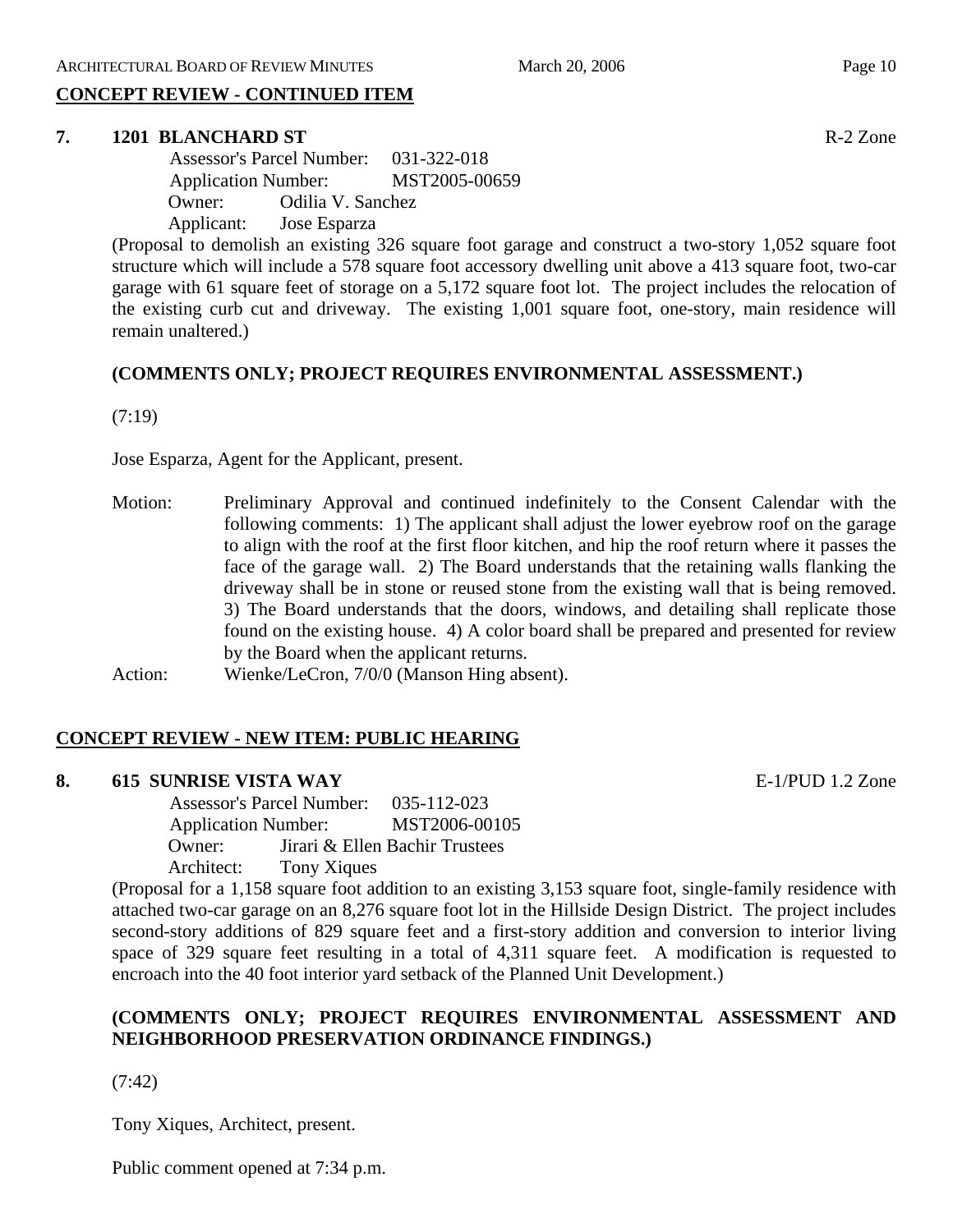Public comment closed at 7:36 p.m.

- Motion: Continued indefinitely to the Staff Hearing Officer with the following comments: 1) The proposed additions to the front and rear of the project are acceptable and in keeping with the original design style, and the small amount of the encroachment into the 40-foot setback at the rear yard is minor and technical in nature and not visible from the public and therefore supportable by the Board. 2) The architecture is in keeping with the most of the detailing of the original structure; however, some Board members feel that the raised entry roof with the gable windows is too complicated because it competes with the other two gable forms on the front elevation. 3) The Board looks forward to high quality detailing of the window, railings, and newly relocated chimney. 4) The Board looks forward to clarifying some of the floor plan discrepancies between the first and second floor, especially in the lower bedroom area.
- Action: Wienke/Sherry, 7/0/0 (Manson Hing absent).

# **CONCEPT REVIEW - NEW ITEM: PUBLIC HEARING**

# **9. 1301 LAS ALTURAS** A-1 Zone

 Assessor's Parcel Number: 019-113-043 Application Number: MST2006-00112 Owner: Larame Greene Qualified Trust 12/3 Applicant: Lloyd Malear Designer: Marc Shields

(Proposal to construct a new two-story, 4,663 square foot single-family residence with attached 504 square foot two-car garage, a detached 499 square foot accessory building, and a detached 246 square foot single-car garage. The project includes a new pool, spa, site walls, landscaping, and new driveway with entry gate. The existing 3,088 square foot single-family residence and attached two-car garage will be demolished and the existing looped driveway will be removed. The project is on a 2.26 acre lot in the Hillside Design District and includes 695 cubic yards of grading.)

# **(COMMENTS ONLY; PROJECT REQUIRES ENVIRONMENTAL ASSESSMENT AND NEIGHBORHOOD PRESERVATION ORDINANCE FINDINGS.)**

(8:06)

Marc Shields, Designer, present.

Public comment opened at 8:19 p.m.

Ms. Beverly Johnson Trial, adjacent neighbor, expressed she generally liked the plans of the project and proposed landscaping be utilized for a sustainable landscaping, possibly a catch system for excess rain water for plants, use of drought resistant trees and shrubbery, edible landscaping, and the use of a grasscrete (porous material which can be used to instead of concrete for driveways to prevent and absorb useless runoff). She also proposed sufficient ground cover or bushes for protection of the native and local wildlife in the area, and expressed concern regarding the trees in the easterly area of the proposed detached studio and guest house of the project, which are the habitat for native owls in the area. She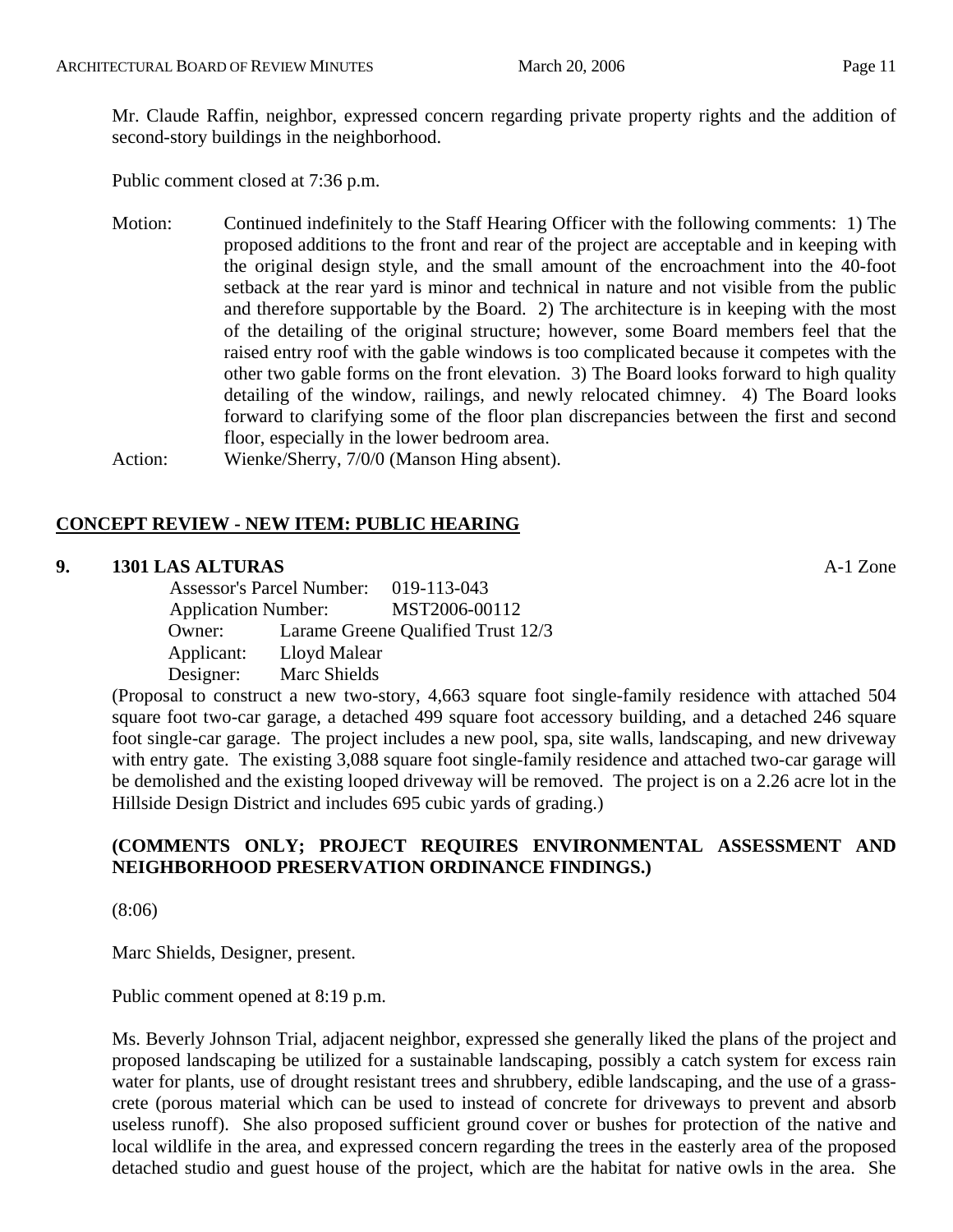also requested the applicant provide a simple elevation drawing showing the height of the existing house with the proposed house superimposed on it to demonstrate the differences in height; particularly the height measurement of the proposed house relative to the top of her fence.

Mr. Shields responded that she may have misread the plans and that they were not raising the height 3 feet, but only 18 inches.

Ms. Laurel Phillips, neighbor, expressed concern regarding landscaping, public views, and privacy impact issues specifically regarding the proposed detached guest studio and guest house aspect of the project. She also inquired if story poles would be mandatory for that specific aspect of the project.

Board member LeCron replied that they would probably not be mandatory for the project in general.

Mr. Shields suggested that the guest house ridge portion of the project in question could be measured and the results sent to her at her request.

Public comment closed at 8:27 p.m.

- Motion: Continued indefinitely to the Consent Calendar with the following comments: 1) The project is ready for Preliminary Approval, and NPO findings can be made at Consent. 2) The Board finds the development low key and compatible with the neighborhood in terms of the project's architectural style and materials. 3) The applicant shall show on the site section showing the building profiles including the neighbor to the south. 4) The Board would like to see landscaping buffers to address the concerns of adjacent neighbors. 5) The applicant shall provide a one-for-one tree replacement for any tree removals. 6) Exterior lighting shall be kept to a minimum per the City lighting standards. 7) The Board prefers the removal of the existing non-conforming shed on the southeast corner. 8) The applicant is encouraged to use permeable pavement or other method of minimizing runoff. 9) The applicant is encouraged to incorporate public comment recommendations regarding landscaping for wild life.
- Action: Mudge/Sherry, 6/0/0 (Manson Hing absent, Chair Bartlett stepped down).

# **CONSENT CALENDAR**

# **REVIEW AFTER FINAL**

# **A. 225 W PUEBLO ST** C-O Zone

Assessor's Parcel Number: 025-181-029 Application Number: MST2004-00126 Owner: Dr. Gregory Keller Architect: HFP Architects

(Proposal to construct a 1,855 square foot second-floor addition to an existing 6,986 square foot one and partial two-story medical office building. The proposal includes a remodel of the first floor. The proposal includes the reconfiguration of the parking lot to add seven additional uncovered spaces for a total of 31 spaces. The project requires Development Plan Approval by the Architectural Board of Review for small additions between 1,000 and 3,000 square feet.)

# **(Review After Final for removal of exterior stairway and a 95 square foot second-story addition.)**

Final Approval as noted on the plans of the Review After Final.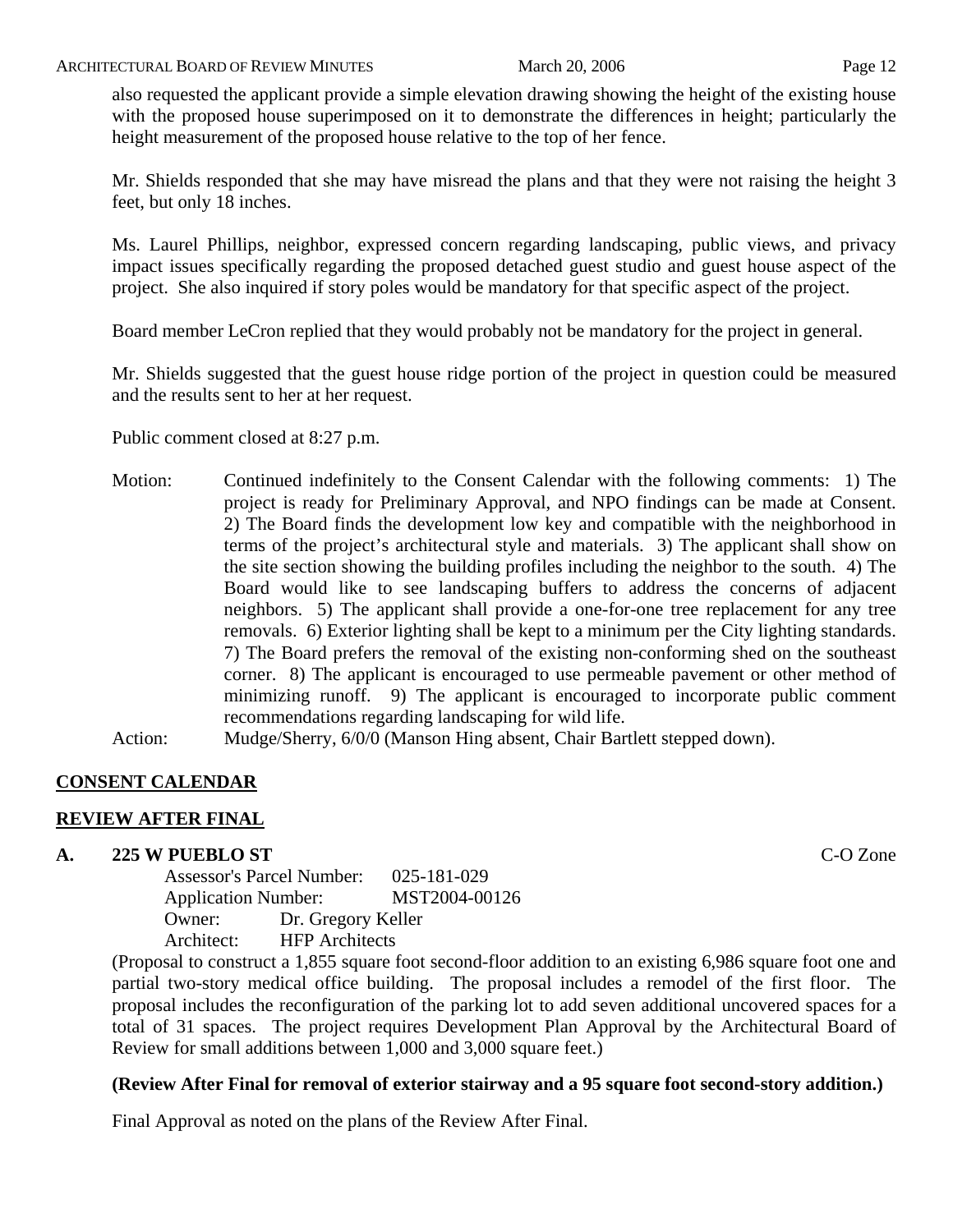# **FINAL REVIEW**

# **B. 906 GARCIA RD R-3 Zone**

Assessor's Parcel Number: 029-252-001 Application Number: MST2004-00755 Owner: James Brett Harrison Architect: Mark Wienke

(Proposal to demolish a detached 627 square foot garage and construct a 1,223 square foot addition to an existing one story 1,037 square foot single family residence with an attached 526 square foot two car garage. The project will result in a two story 2,260 square foot single family residence with an attached 526 square foot garage on a 5,871 square foot lot located in the Hillside Design District.)

# **(Final Approval is requested.)**

Preliminary Approval of the project with the finding that the Neighborhood Preservation Ordinance criteria have been met as stated in Subsection 22.68.060 of the City of Santa Barbara Municipal Code, and Final Approval as submitted.

# **FINAL REVIEW**

# **C. 1613 CALLE CANON** R-1 Zone

Assessor's Parcel Number: 041-072-004 Application Number: MST2005-00813 Owner: Suzanne Jill Levine, Living Trust Architect: Amy Taylor

(Proposal for a 142 square foot addition for a second stairwell to create interior access between the upper and lower floors of an existing 1,366 square foot dwelling with an attached 320 square foot carport. Proposal also includes a new 227 square foot second story deck at the front of the residence on a 4,935 square foot lot in the Hillside Design District.)

# **(Final Approval is requested.)**

Final Approval as submitted.

# **FINAL REVIEW**

# **D. 2531 MESA SCHOOL LN E-3/SD-3 Zone**

Assessor's Parcel Number: 041-311-017 Application Number: MST2005-00349 Owner: Anna Karczag Applicant: Peter Hunt

(The project consists of a proposal to construct a 869 square foot, one- and two-story addition to an existing 1,520 square foot, single-story residence and the construction of an attached 410 square foot, two-car carport. on a 6,013 square foot lot located in the Appealable Jurisdiction of the Coastal Zone.)

# **(Final Review of details is requested)**

Final Approval as submitted.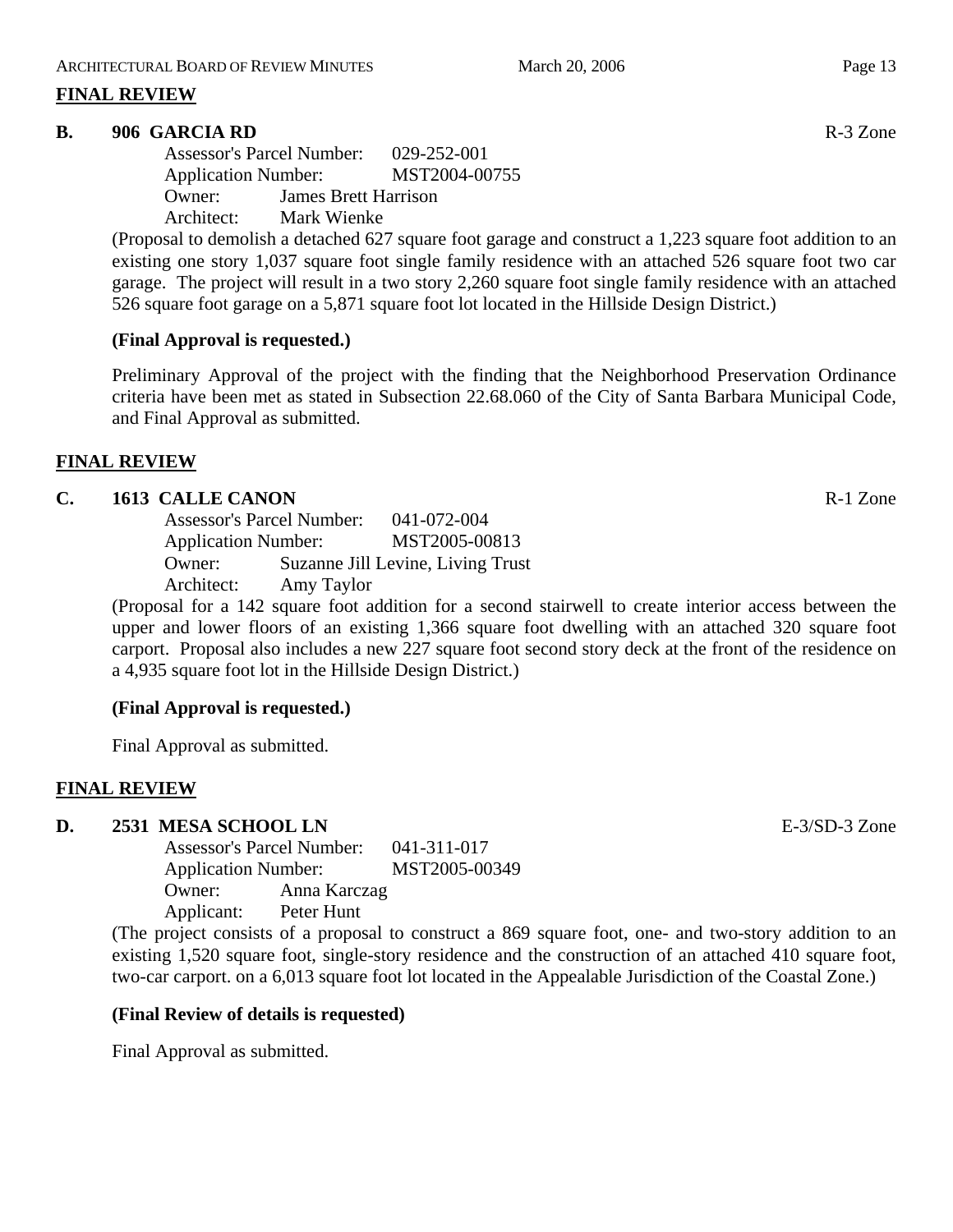# **CONTINUED ITEM**

# **E. 4200 CALLE REAL** R-3 Zone

Assessor's Parcel Number: 059-240-020 Application Number: MST2006-00125 Owner: St. Vincent's School Architect: Cortan Construction

(Proposal to construct a 264 square foot trellis on the east side of the Saint Vincent's Pre-school.)

# **(Final Review of roof materials is requested.)**

Continued one week.

# **CONTINUED ITEM**

#### **F. 1045 CIMA LINDA LN** A-2 Zone

Assessor's Parcel Number: 015-202-035 Application Number: MST2006-00130

Owner: Paula Wismer

(Proposal for a new 600 square foot deck within the front yard on a lot with an existing 2,500 square foot one-story residence with an attached 316 square foot garage on a 1.3 acre lot in the Hillside Design District.)

# **(PROJECT REQUIRES NEIGHBORHOOD PRESERVATION ORDINANCE FINDINGS.)**

Final Approval as noted of the project with the finding that the Neighborhood Preservation Ordinance criteria have been met as stated in Subsection 22.68.060 of the City of Santa Barbara Municipal Code, and with the condition that the applicant is to provide an arborist report of existing tree or replace tree, if required.

# **REFERRED BY FULL BOARD**

# **G. MONTECITO ST FROM MILPAS TO SOLEDAD** ? Zone

Assessor's Parcel Number: 099-MSC-0PW Application Number: MST2006-00115 Owner: City of Santa Barbara Applicant: Santa Barbara Electrical Design

(Proposal to replace existing "Cobra Head" type street lighting with new city standard on three blocks of E. Montecito Street, from Milpas Street to Soledad Street.)

# **(Final Approval is requested.)**

Final Approval as submitted.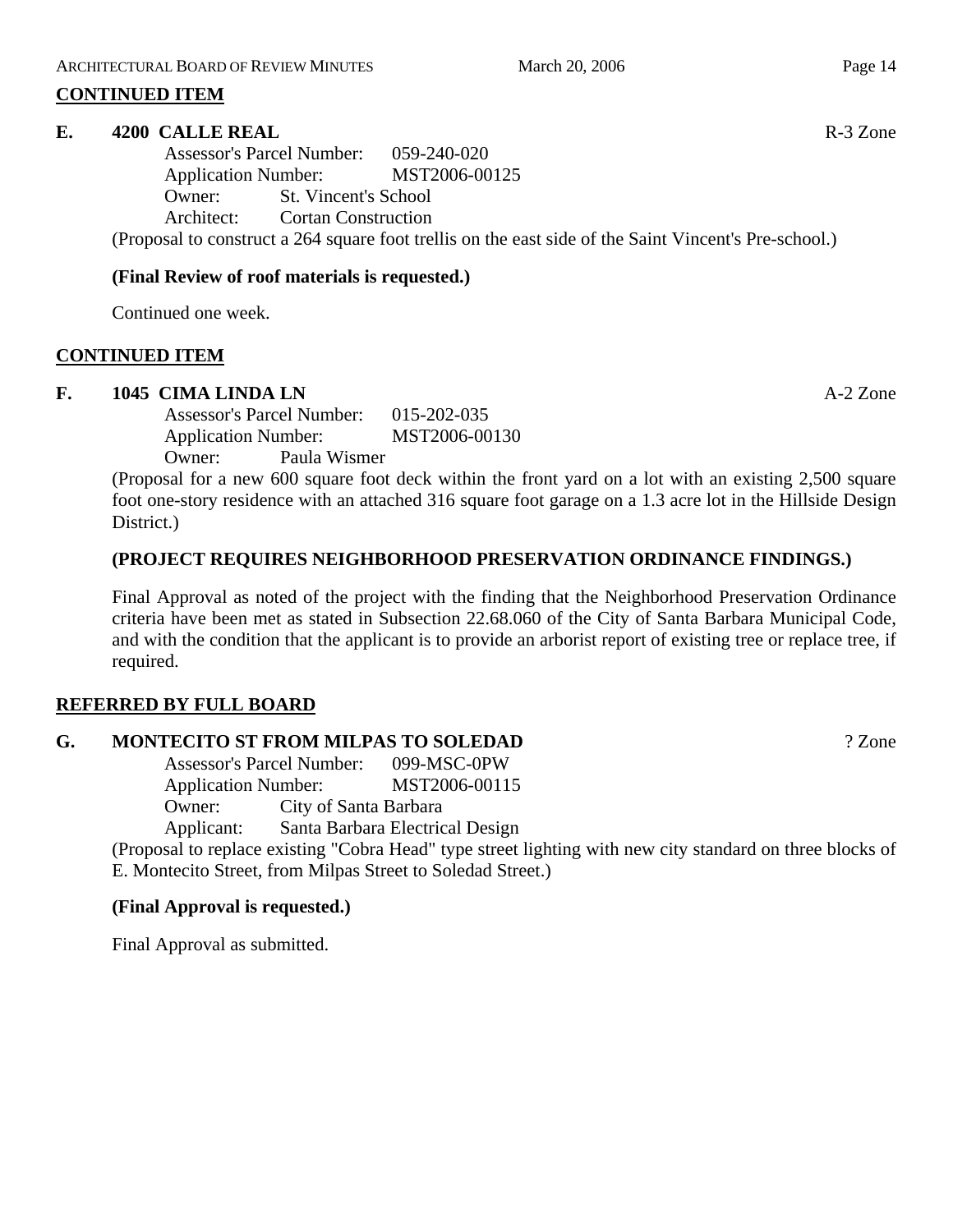# **NEW ITEM**

#### **H. 1709 LAS TUNAS RD** A-1 Zone

Assessor's Parcel Number: 019-101-004 Application Number: MST2006-00132 Owner: Chapple Living Trust 7/16/03 Architect: Jose Esparza

(Proposal for a 137 square foot second floor master bathroom addition to a 2,681 square foot, two-story, single family residence. The existing bathroom will be converted to a dressing room and closet. The project is on a 43,560 square foot lot in the Hillside Design District.)

# **(COMMENTS ONLY; PROJECT REQUIRES ENVIRONMENTAL ASSESSMENT AND NEIGHBORHOOD PRESERVATION ORDINANCE FINDINGS.)**

Final approval of the project with the finding that the Neighborhood Preservation Ordinance criteria have been met as stated in Subsection 22.68.060 of the City of Santa Barbara Municipal Code

# **NEW ITEM**

# **I. 288 SCHULTE LN** A-1 Zone

Assessor's Parcel Number: 055-230-003 Application Number: MST2006-00133 Owner: Berta Schulte Designer: Tom Kress

(Proposal for one new, 18'-0" wide by 5'-0" tall wrought iron gate and 12'-0" of wrought iron fence at driveway of a single-family residence on a 2.36 acre parcel in the Hillside Design District. This project also includes reinstatement of approval of gate nearest the house which was approved under BLD2002- 00868.)

# **(PROJECT REQUIRES ENVIRONMENTAL ASSESSMENT AND COMPLIANCE WITH PLANNING COMMISSION RESOLTUION NO. 015-92.)**

Final approval of the project with the finding that the Neighborhood Preservation Ordinance criteria have been met as stated in Subsection 22.68.060 of the City of Santa Barbara Municipal Code.

# **NEW ITEM**

# **J. 102 W MISSION ST** C-2 Zone

Assessor's Parcel Number: 025-302-010 Application Number: MST2006-00141 Owner: Stephen E. Stevens Applicant: Group Management Co.

(Proposal to change the paint color of an existing commercial building with three tenants.)

# **(ACTION MAY BE TAKEN IF SUFFICIENT IS PROVIDED.)**

Final Approval as submitted.